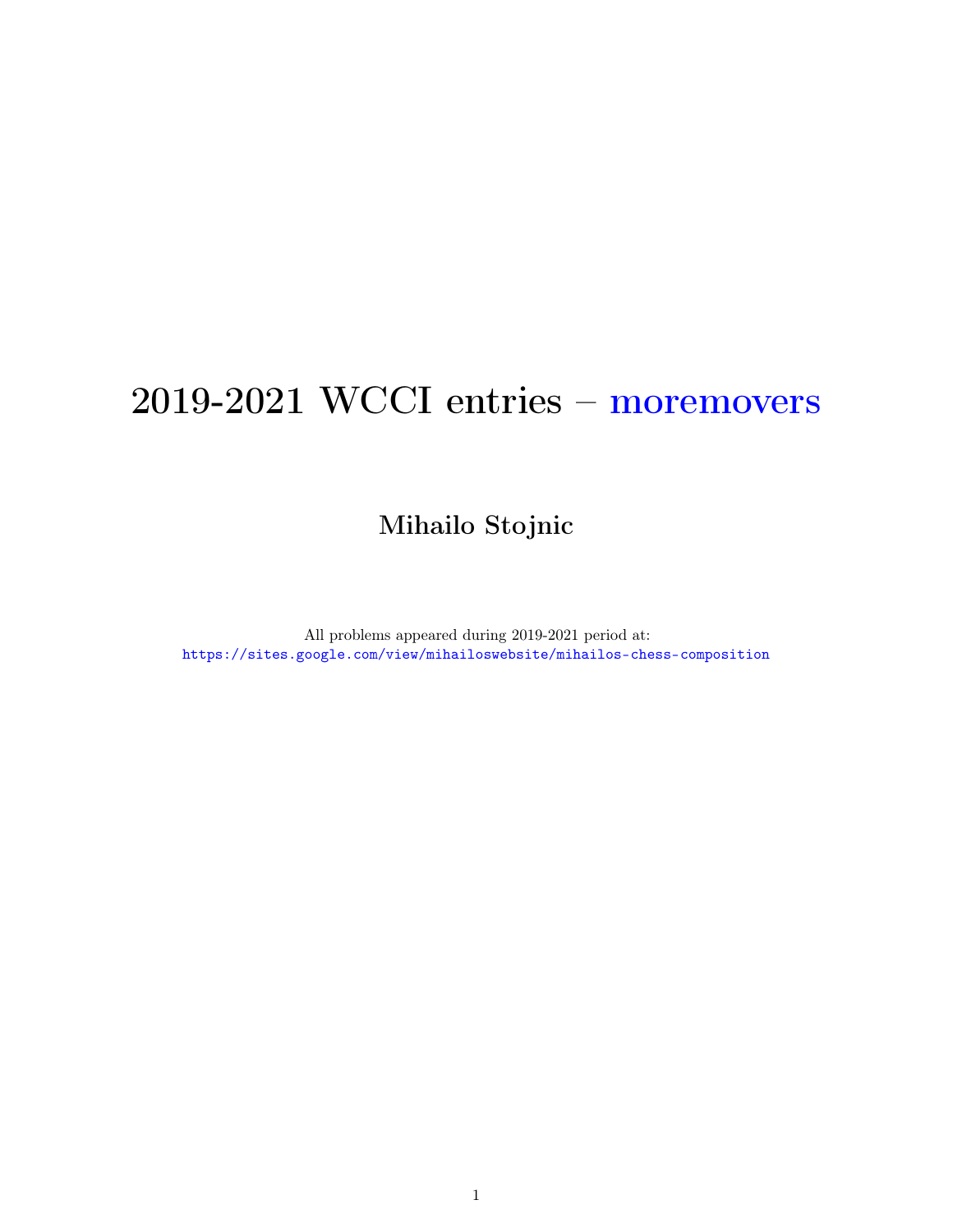

## Solution (Adabashev with two pairs of variants):

1.Se7!  $\sim 2$ .Rc5  $\sim 3$ .Sc6#

- 1...Sac3(a) 2.Sf5+(A) Kxe4 3.Se7+ Kd4 4.Sc6+(B) Kxc4 5.Bxd3#
- 1...Sec3(**b**) 2.Sc6+(**B**) Kxc4 3.Se7+ Kd4 4.Sf5+(**A**) Kxe4 5.Rc4#
- 1...bxa3(c) 2.Sf5+(A)(2.Sc6+(B)?) Kxe4 3.Sg7+ Kd4 4.e7  $\sim$  5.Se6#
- 1...Qxg2(d) 2.Sc6+(B)(2.Sf5+(A)?) Kxc4 3.Sd8+ Kd4 4.e7  $\sim$  5. Se6#

Comment: An *Adabashev* with two pairs of variants. The first pair is with the reciprocal *zigzag* switchback to enable pawns  $e4/c4$  annihilations and mates by  $B/R$ . The second pair is with the *delayed* Siers battery play that eventually utilizes mating after de-blocking on  $e6$ . Reciprocal change of white 2nd and 4th moves in the first pair and reciprocal dual avoidance in the second pair. Short but *quiet*, anti-critical threat and a complete diagonal/lateral harmony within both pairs of main thematic variants.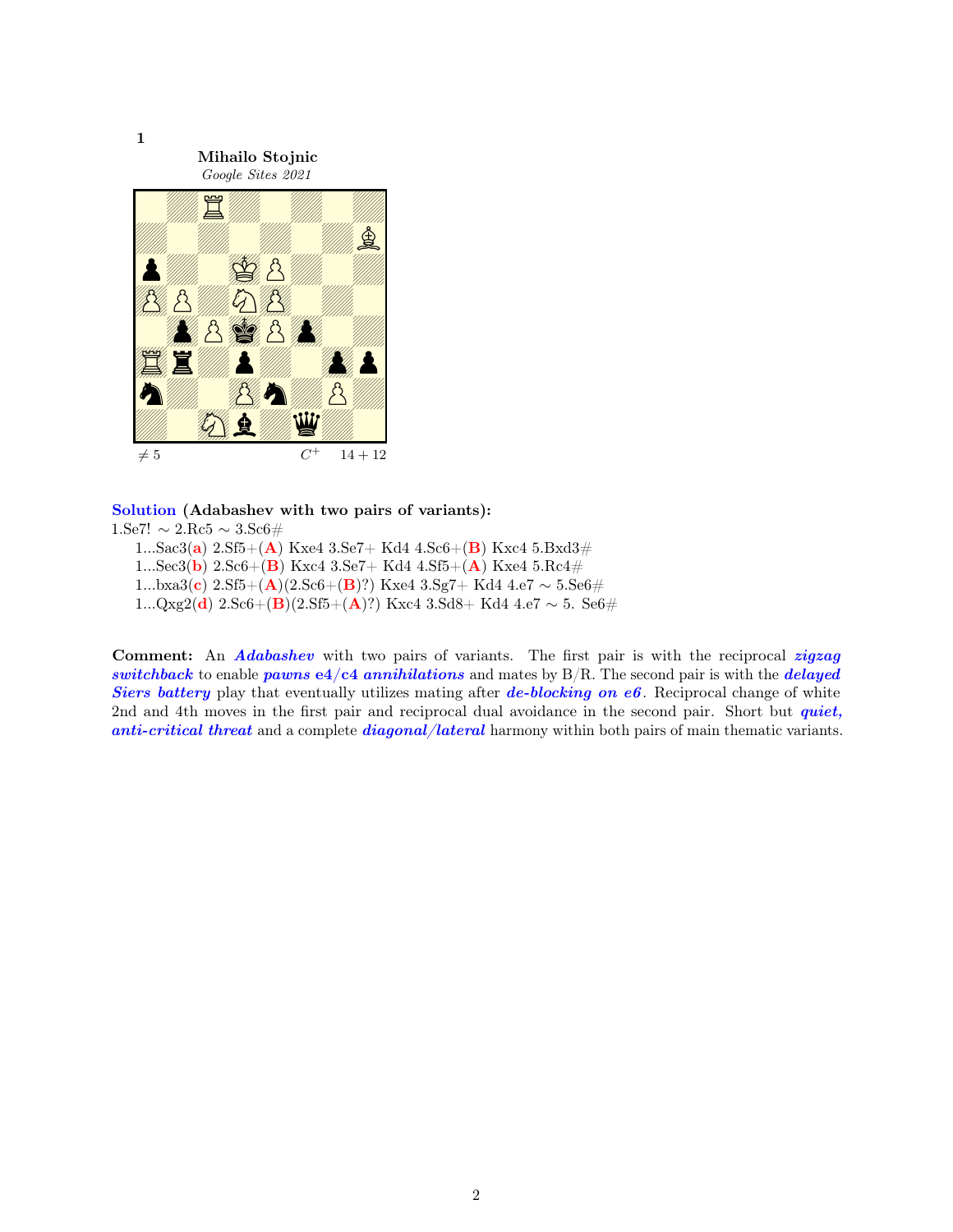

## Solution (Adabashev with two pairs of variants):

1.c6!  $\sim$  2.Bd8  $\sim$  3.Sc7# 1...Sb8(a)  $2.Sd4+(\mathbf{A})(2.Sg5+(\mathbf{C})?)$  exd4  $3.Qh2(\mathbf{B})$   $4.Qxd6\#$ 3...Bxe7 4.Sc7# 1...Sb6(b)(Sc5) 2.Sg5+(C)(2.Sd4+(A)?) fxg5 3.Qf1(D) ~ 4.Qf7# 1... bxc3(c) 2.Qh2(B)(2.Qf1(D)?) ∼ 3.Sd4+(A) exd4 4.Qxd6# 1...d2(d) 2.Qf1(D)(2.Qh2(B)?) ∼ 3.Sg5+(C) fxg5 4.Qf7#

Comment: An *Adabashev* with two pairs of variants and *reciprocal* change of white 2nd and 3rd moves (AB-BA and CD-DC). Reciprocal dual avoidance combined with reciprocal sacrificial opening of white lines f1-f7 and h2-d6 and a complete *diagonal*/*lateral* harmony between both pair of variants.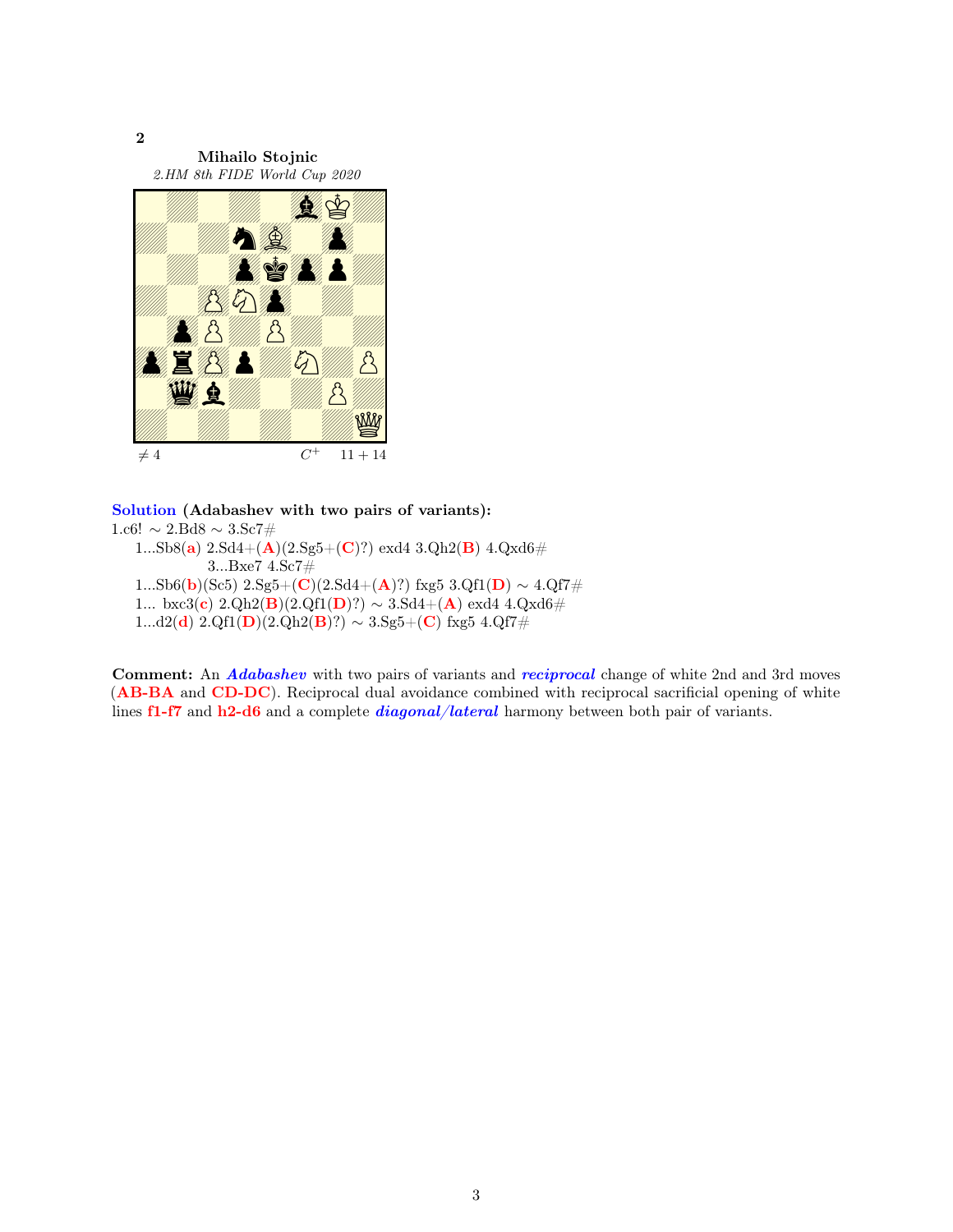

```
Set play (Reciprocal AB-BA; 3-Cycle CB-BA-AC):
   1...Sxe6(a) 2.Bxd6(A) \sim 3.Qh4,Qg4#
        2...Sc5+ 3.Kb5 \sim 4.Qh4(B),Qg4#(C)
            3...Kxg5,Sf3 4.f4,Qg4#
        2...Kxg5 3.Qg4+(C) Kxh6 4.Qh4(B),Rh1#1...Sd5(b) 2.Qh4+(B) Kxe5 3.Sg4+ Kf4 4.Bxd6#(A)
   1...Sa6(c) 2.Bxd6(A) \sim 3.Qh4,Qg4#
        2...Sc5+ 3.Kb5 \sim 4.Qh4,Qg4#
            3...Kxg5,Sf3 4.f4,Qg4(C)#
Solution (Tura reciprocal AB-BA; 3-Cycle BC-CE-EB; 4-Cycle BA-AC-CE-EB):
1.Bc6! \sim 2.Qg4+(C)(2.Qh4+(B)?) Kxe5 3.f4\#(D)1...Sxe6(a) 2.Qh4+(B)(2.Qg4+(C)?) Kxe5 3.Sg4+ Kf4 4.Bxd6#(A)1...Sd5(b) 2.Bxd6(A) \sim 3.Qh4,Qg4#
        2...Sb6+ 3.Kb5 \sim 4.Qh4,Qg4#
            3...Kxg5,Sf3 4.14(D),Qg4#(C)2...Se3 3.Qh4+(B) Sg4 4.Qxg4#(C)2...Kxg5 3.Qg4+(C) Kxh6 4.Qh4(B),Rh1#
   1...d5(d) 2.fxe7 ~ 3.Qg4+(C)(3.Qh4+(B)?) Kxe5 4.Sf7#(E)
        2...Kxe5 3.Sf7+(E) Kf4 4.Qh4\#(B)(4.Qg4\#(C)?)
```
Comment: Tura reciprocal change of white continuations  $(AB/BA\rightarrow BA/AB)$  after  $(a,b)$  combined with multiple cyclic changes of white moves and dual-avoidances. After the key, 3-cycle (BC-CE-EB) of white 3rd and 4th moves, and a 4-cycle (BA-AC-CE-EB) of white 2nd and 4th and 3rd and 4th moves. In the set play, 3-cycle (CB-BA-AC). Double *reciprocal dual-avoidance* ( $C/B-B/C$ ) (the first one in the threat and after 1...Sxe $6(a)$  and the second one in two sub-variants after 1...d5(d)) plus an additional reciprocal  $(BC-CB)$  change of these moves after 1... $Sd5(b)$ .

3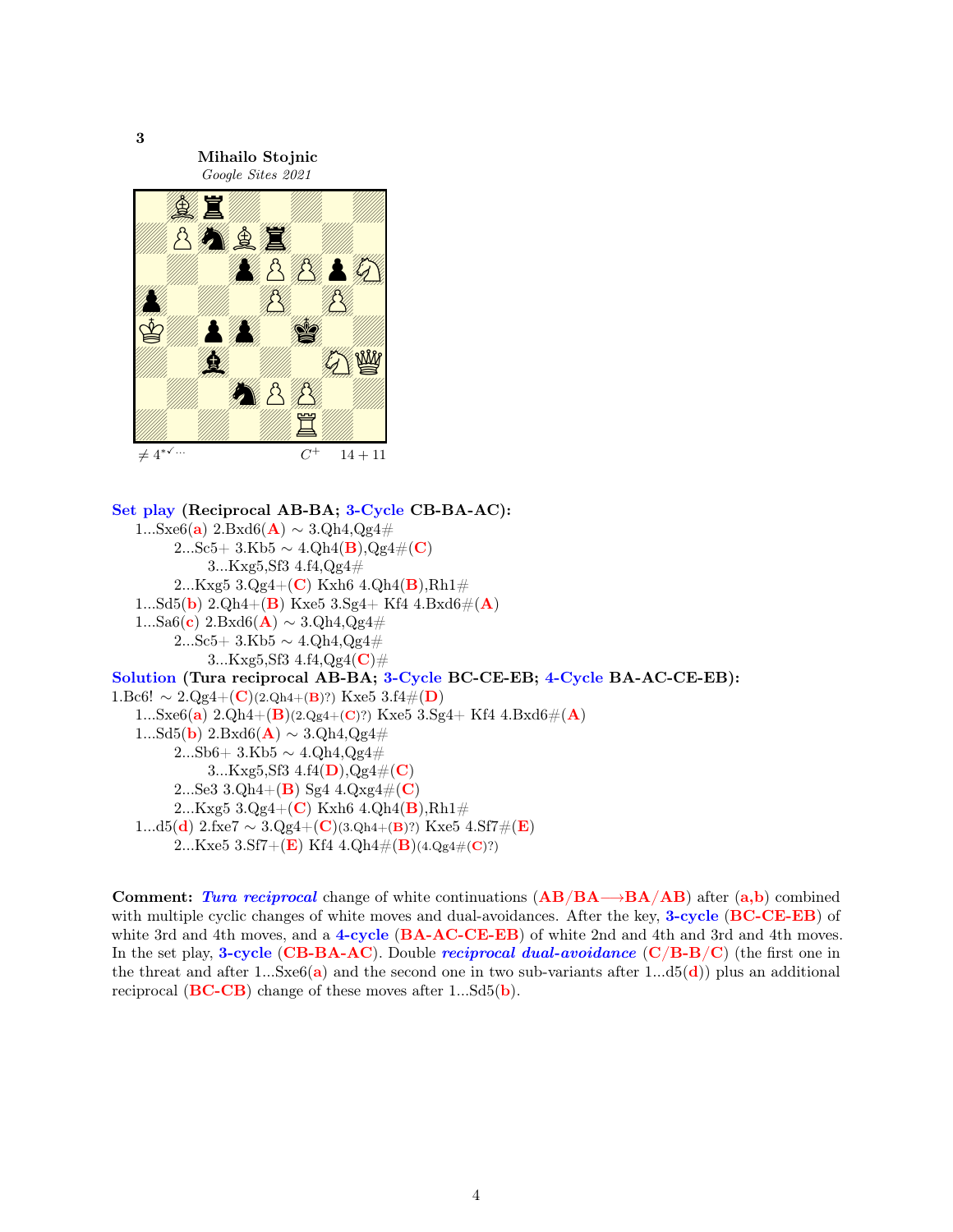

Set play:

1...e5(a)  $2.Qh3+(A)$  Kxd4  $3.Qe3+$  Kxe3  $4.Bc5#(B)$  (self-block by Pe5 ultimately enables  $2.Qh3+(A)$ ) 3... Kc4 4.Qc5#

 $1...Bxd5(b)$  2.Bc5(**B**) ∼ 3.Sxd5,Qh3#

2...e6  $3.Qh3\#(A)$ 

2...Se2 3.Sxd5# (checking by capturing Bd5 ultimately enables  $2.Bc5(B)$ )

2...gxf4 3.Qxf4#

1...Re6(c)(Ra∼) 2.Se6(C) (∼ 3.Qh3#(A)) Bxd1(e),Se2,Rf8 3.Rxe4+ Kxe4 4.Qe5#

1...h3 2.Bc5(B) (∼ 3.Qg3,Qh3#) Bxd1(e) 3.Qg3+ Bf3 4.Qxf2#(D)

Logical tries (Guarding  $d4$  or providing mate for king's flight  $1...Kxd4(d)$ ):

 $1.Qh3+(A)$ ? Kxd4(d)  $2.Qe3+$  Ke5  $3.Rxg5+$  Kf6  $4.Sh5+$  Kf7!

 $1.\text{Be5}(\mathbf{B})? \sim 2.\text{Qh3#}(\mathbf{A})$  but  $1...\text{Bxd1}(e)!$  (2.d6 Be2+!; 2.Qh3+ Bf3 3.d6 Be2+?? but 3...d1∼!) 1.Se6(C)? ∼ 2.Qh3#(A) but 1...Rxe6(c)! (2.Qh3+ Kxd4 3.Qe3+ Ke5! (4.Qxe4+ Kf6!; 4.Qxg5+ Kd4!))

1.g3? ∼ 2.Qxf2#

1...Kxd4(d)  $2.Qxf2+(D)$  e3  $3.Qxe3+Kxe3,Kc4 4.Sg2,Qc5#$ 

2...Ke5 3.Rxg5+ Kf6 4.Se6/h3# but 1...hxg3!

Solution (Ideal anti-reciprocal in try form; Tura reciprocal; Adabashev; Dombro-Vladimirov): 1.Sg6!  $\sim 2.\overline{\text{Rxe4+ Kxe4 3. Qe5#}}$ 

1...e5(a) 2.Bc5(B)  $\sim$  3.dxe5,Qh3#

2...Se2 3.dxe5+ Sd4 4.Qh3 $\#(A)$  (checking by capturing Pe5 ultimately enables 2.Bc5(B))  $(1...e5(a) 2.Qh3+(A)?$  Kxd4(d)  $3.Qe3+$  Kxd5  $4.Qxe4+$  Ke6! – anti-reciprocal – the reason why  $2.Qh3+(A)?$ doesn't follow after 1...e5(a) is not the absence of S from f4!)

1...Bxd5(b)  $2.Qh3+(A)$  Kxd4  $3.Qe3+$  Kxe3  $4.Bc5\#(B)$  (self-block by Bd5 ultimately enables  $2.Qh3+(A)$ ) 3...Kc4 4.Qc5#

(1...Bxd5(b) 2.Bc5(B)? (∼ 3.Qh3#) Rf8,Rf6 3.Rxe4+ Bxe4,Kxe4 4.d5,Qe5# but 2...Se2! 3.Rxe4+ Bxe4! – anti-reciprocal – the reason why 2.Bc5(B)? doesn't follow after 1...Bxd5(b) is not the absence of S from f4!) 1...Re6(c) 2.Qh3+(A) Kxd4 3.Qe3+ Kxd5 4.Qc5# (Pd4 annihilated, B/Q mate on c5, rook self-block on e6)

3...Kxe3,Kc4 4.Bc5,Qc5#

1...Kxd4(d) 2.Qe5+(E) Kc4 3.Qxe4+ Kb5 4.Qb4# (Pd4 annihilated, B/Q mate on b4, rook self-block on a6) Comment: Anti-reciprocal concept in its ideal try form probably shown for the very first time in orthodox #4 combined with *Tura reciprocal changes*, two additional changes after 1...Re $6(c)$  and 1...Kxd4(d), logical tries, *Dombro-Vladimirov* ( $Ac, cA - cC, Cc$ ), and an *Adabashev* with 3 pairs of variants (2+1, 2) working pairs and 1 trying pair). The three **Adabashev** pairs consists of: 1) Reciprocal change of white 2nd and 4th moves after  $(a,b)$ ; 2) Ideal anti-reciprocal dual-avoidance (try form) after  $(a,b)$ ; and 3) King's annihilations of Pd4 that open queen's lines  $e3-c5$  and  $e4-b4$  and enable queen maneuvers to ultimately achieve two analogous mating positions after  $(c,d)$  (bishop supports queen to mate on c5 and b4 with rook  $\rightarrow$  Continued on the next page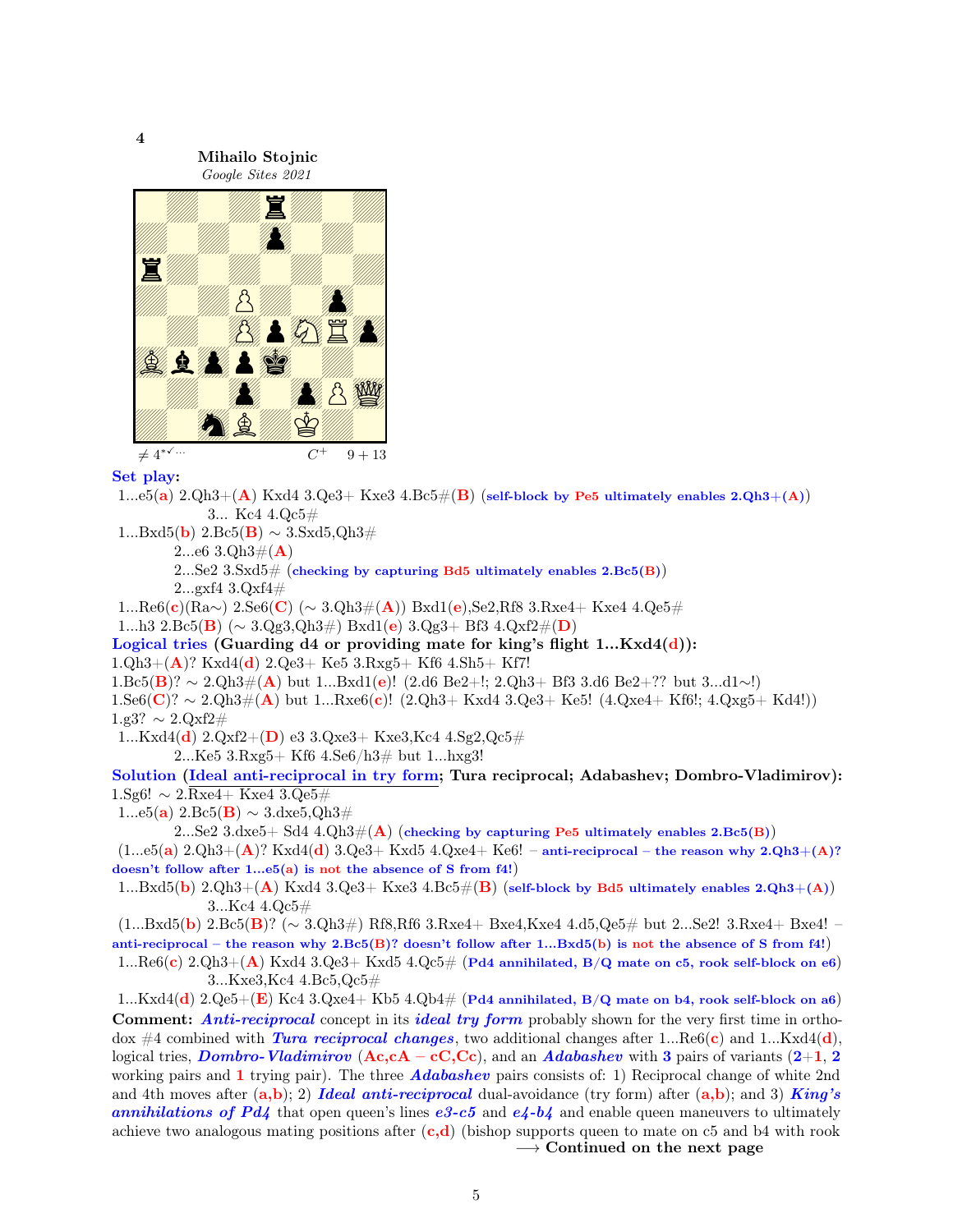self-blocks on e6 and a6). The mechanism of reciprocal changes has a fully analogous logic as well. Namely, bishop on d5 and pawn on e5 reciprocally change the roles between either being **distant self-blocks** or being the pieces whose *capturing enables mating* via  $3.5 \times 45+$  and  $3.4 \times 5+$ .

#### $\star$  Anti-reciprocal – possible schemes:

| Try form |                     |         | Solution form |                     |         |  | Ideal try form |        |        |  |
|----------|---------------------|---------|---------------|---------------------|---------|--|----------------|--------|--------|--|
| Defenses | $P_{\text{hase }1}$ | Phase 2 | Defenses      | $P_{\text{hase }1}$ | Phase 2 |  | Defenses       | Phase. | Phase: |  |
|          | A                   | B(C?)   |               | A                   | C(B?    |  |                |        | B(A?   |  |
| IJ       |                     | A(D)    | ັ             |                     | D(A?)   |  |                |        |        |  |

- The anti-reciprocal concept in addition to ensuring the presence of reciprocal changes (AB-BA) for each of the continuations  $(B)$  or  $(A)$  there should be another possible continuation, say  $(C)$  or  $(D)$
- Three forms: 1)  $try$  form, 2) solution form, and 3) ideal try/solution form
- The try form the reciprocal continuations work but the new ones,  $(C)$  and  $(D)$ , fail
- The solution form the new ones,  $(C)$  and  $(D)$ , work whereas the reciprocal ones,  $(B)$  and  $(A)$ , fail
- Ideal try form  $(C=A)$  and  $(D=B)$  and one has an extra paradox (Ideal solution form would just have  $(A)$  and  $(B)$  exchange the roles in terms of what succeeds and what fails)
- **Extra paradox** reciprocal changes work and the non-reciprocal don't but the reason for them not working *must be different* than usual – Real vs Virtual
- Example: the above problem
	- In the solution, the usual way to have  $2.Bc5(B)$  fail after 1...Bxd5(b) would be the absence of S from f4 and its inability to capture and check on d5. As indicated above, that is clearly not the reason why  $2.Bc5(B)$  fails. It is in fact White's inability to utilize (after 2...Se2!) maneuver  $3. Rxe4 + Bxe4 4. d5#$  which didn't exist in the set play and is introduced after the key as a fully new route to mate
	- Similarly, the usual reason for having  $2 \text{.} Qh3 + (\textbf{A})$  fail after 1...e5(a) would be the fact that d5 is unguarded. Again, as it is indicated above, that is clearly not the reason why  $2 \text{Qh}3 + (\mathbf{A})$  fails. The reason for its failure is pawn e5's interference on e4-e6 line and White's ultimate inability to utilize the maneuver  $2 \text{ Qh}3 + \text{Kxd4 } 3 \text{ Qe}3 + \text{Kxd5 } 4 \text{ Qxe}4 \#$  which again didn't exist in the set play and is introduced after the key as a yet another route to mate
	- Extra paradox Real vs Virtual:
		- $*$  the usual reason why 2.Bc5(B) and 2.Qh3+(A) fail after 1...Bxd5(b) and 1...e5(a) in the post the key play is virtual, i.e. the absence of S on f4 (after the key S is not on f4 anyway)
		- $*$  the **anti-reciprocal reason** why 2.Bc5(**B**) and 2.Qh3+(**A**) fail after 1...Bxd5(**b**) and 1...e5(**a**) in the post the key play is real, i.e. direct guarding e4 by Bd5 and interfering on e4-e6 by e5.

Similar anti- concepts can be defined for pretty much any of the modern themes. For example, for Lacny the schemes are given below (as Lacny's have at least three mates another cycle  $(B/C/A)$ ) is also possible as anti- form). Studying further along the lines of these ideas seems as a rather promising path for future explorations. It is fairly obvious that the **anti-** concepts are much harder to conceive than the usual ones (they have the same requirements as the standard themes plus the anti- components as well). However, the final products are expected to be of a much higher quality. It doesn't take a lot to recognize that the above problem is by far the best chess problem that I have ever created.

## $\star$  Anti-Lacny – possible schemes:

| Try form |         |                               |                      |         |                      | Solution form (cycle as try) Ideal try form |         |            |  |
|----------|---------|-------------------------------|----------------------|---------|----------------------|---------------------------------------------|---------|------------|--|
| Defenses | Phase 1 | Phase $2 \parallel \parallel$ | $\parallel$ Defenses | Phase 1 | $\mathsf{P}$ Phase 2 | $\parallel$ Defenses                        | Phase 1 | Phase 2    |  |
|          |         | C(D?)                         |                      |         | D(C?)                |                                             |         | C(A? / B?) |  |
|          |         | A(E?                          |                      |         | E(A?)                |                                             |         | A(B? / C?) |  |
|          |         | B(F?)                         |                      |         | F(B?)                |                                             |         | B(C? / A?) |  |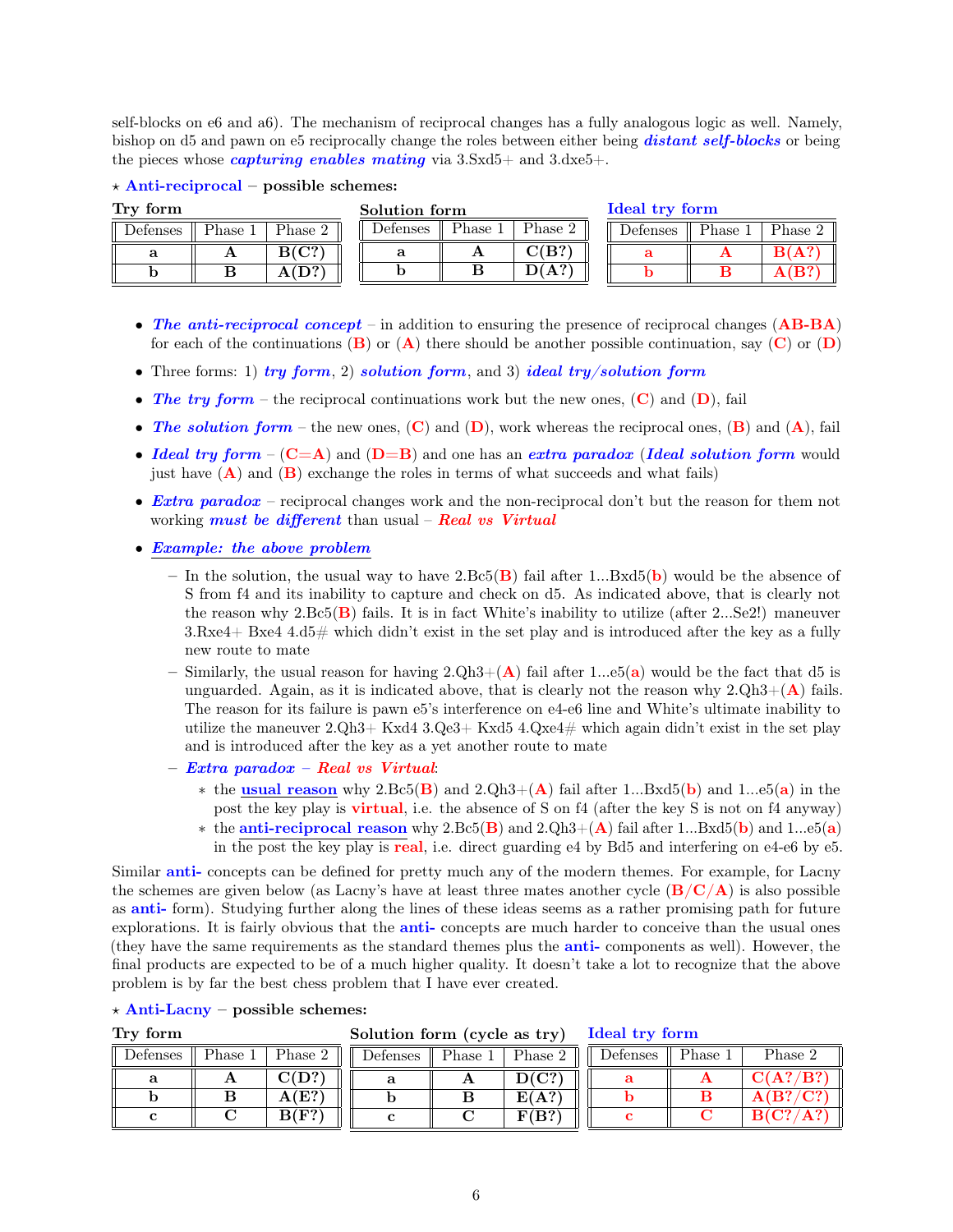

Solution (Double reciprocal zigzag switchback; dual avoidances):

1.Sc7!  $\sim 2$ .Rc5  $\sim 3$ .Sc6#

1...Sg3(a)  $2.\text{Sb5}+(\mathbf{A})(2.\text{Se6}+(\mathbf{B})?)$  Kxc4 3.Sc7+ Kd4 4.Se6+( $\mathbf{B}$ ) Kxe4 5.Qc4+ Rxc4 6.Sc7+ Kd4 7.Sb5 $\#(\mathbf{A})$  $(1...Sg3(a) 2.g6(C)? \sim 2.Se6+Kxe4 3.Sg5+Kd4 4.Sxf3# but 2...Bg4(e)! Sxe4+(f)!)$  $(1...Sg3(a) 2.Bxb3(D)$ ? (∼ 3.Sb5#) Qxb3(h) 3.Sb5+ Kc4 4.Ke5 (∼ 5.Sb∼#) Qb4 5.Sd4+ but 2...Sxe4+(f)!)

1...Se3(b)  $2.$ Se6+(B)( $2.$ Sb5+(A)?) Kxe4 3.Sc7+ Kd4 4.Sb5!+(A) Kxc4 5.Re4+ f/Bxe4 6.Sc7+ Kd4 7.Se6#(B)  $(1...Se3(b) 2.g6(**C**)? ~ 3.Se6+ Kxe4 4.Sg5+ Kd4 5.Sxf3#$ 

 $2...Bg4(e)$  3.Bxb3(D) ~ 4.Sb5#

3...Qxb3(h) 4.Sb5+ Kc4 5.Ke5 (∼ 6.Sb∼#) Qxb4 6.Sd4+ Qb5,Kxc5 7.Qxb5#,Se6# but 2...Sxc4+(g)!)  $(1...Se3(b) 2.Bxb3(D)$ ? (∼ 3.Sb5#) Sc4+(g) 3.Qxc4 Rxc4 4.Sb5#

but 2...Qxb3(h)! (3.Sb5+ Kc4 4.Ke5 ( $\sim$  5.Sb $\sim\#$ ) but 4...Sg4+!))

1...Bh5(c) 2.g6(C)  $\sim$  3.Re5  $\sim$  4.Se6#

2...Sg3(a),Sf2 3.Se6+ Kxe4 4.Sg5+ Kd4 5.Re5 (∼ 6.Se6#) Se4+ 6.Rxe4+ fxe4 7.Se6#

2...Bxg6(j) 3.Se6+ Kxe4 4.Sg5+ Kd4 5.Sf3# (5-move Siers  $R/S$  battery play)

2...Bg4(e) 3.Re5 ( $\sim$  4.Se6#) fxe4 4.Sb5+ Kxc4 5.Rxe4#

2...Qb2(d),Se3(b),Rb2,Rc2,Rd1 3.Se6+ Kxe4 4.Sg5+ Kd4 5.Re4+ fxe4 6.Se6#

 $(1...Bh5(c)$  2.Bxb3(D)? (∼ 3.Sb5#) Qxb3(h) 3.Sb5+ Kc4 4.Ke5 (∼ 5.Sb $\sim\#$ ) but 1...Bxe8(i)!)

1... $Qb2(d)$  2.Se6+ Kxe4 3.Sg7+  $Qe5+$  4.Rxe5+ Kd4 5.Se6/xf5# (5-move Siers R/S battery plat)  $(1...Sf2,Rb2,Rb4,Rc2,Rd1 2.Se6+ Kxe4 3.Sg7+ Kd4 4.Sxf5#)$ 

# Logical tries (Flight-giving key; Quiet play; Queen/rook corrective duel):  $1.Qb7? \sim 2.5b6$ ,Ba6,Bb5  $\sim 3.Qg7#$

but 1...Rxb4(k)! (2.Bb5 Rxb5!,2.Sb6 Rxb6!,2.Ba6(G Rxb7(m)!) 1...Rb2(l)!

 $1. \text{Qa7}$ !? ∼ 2.Sb6,Ba6,Bb5 ∼ 3.Qg7#

1...Kxc4 2.Sb6+(**E**) Kd4,Kb5 3.Qg7(**F**),a4/Qa5#

1...Se3(b),Qb2(d),Rc2,Rd1 2.Qg7+(F) Kxc4 3.Sb6+(E) Kb5 4.a4+ Ka6 5.Ra8,Qb7#

 $1...Rxb4(k)$  2.Ba6(**G**) ∼ 3.Qg7#

$$
2....Rb7(m) 3.cxb7 \sim 4.c6 + Qb6 5.Qxb6 + Rc5 6.Qxc5# (3...Qb6 + 4.Qb6 etc.)
$$

 $3...$ Qc2  $4.b8Q (\sim 5.Qg7\#)$  Qxc5+  $5.Qxc5+$  Rxc5  $6.Qb6/a7/b2+$ 

4...Qxd2 5.c6+ Kc3,Rc5 6.Qxc5#

(3...Qc2 4.b8B? (∼ 5.Qg7#) Qxc5+ 5.Qxc5+ Rxc5 6.Ba7 ∼ 7.Bxc5# but 4...Qxd2!)

but  $1...Rb2(1)!$ 

# Comment:

• An **Adabashev** with two pairs of variants, strategic dual avoidances, and a transformation from logical quiet play in tries to more modern battery creations in the actual play. In two main variants after  $(a,b)$ 

 $\rightarrow$  Continued on the next page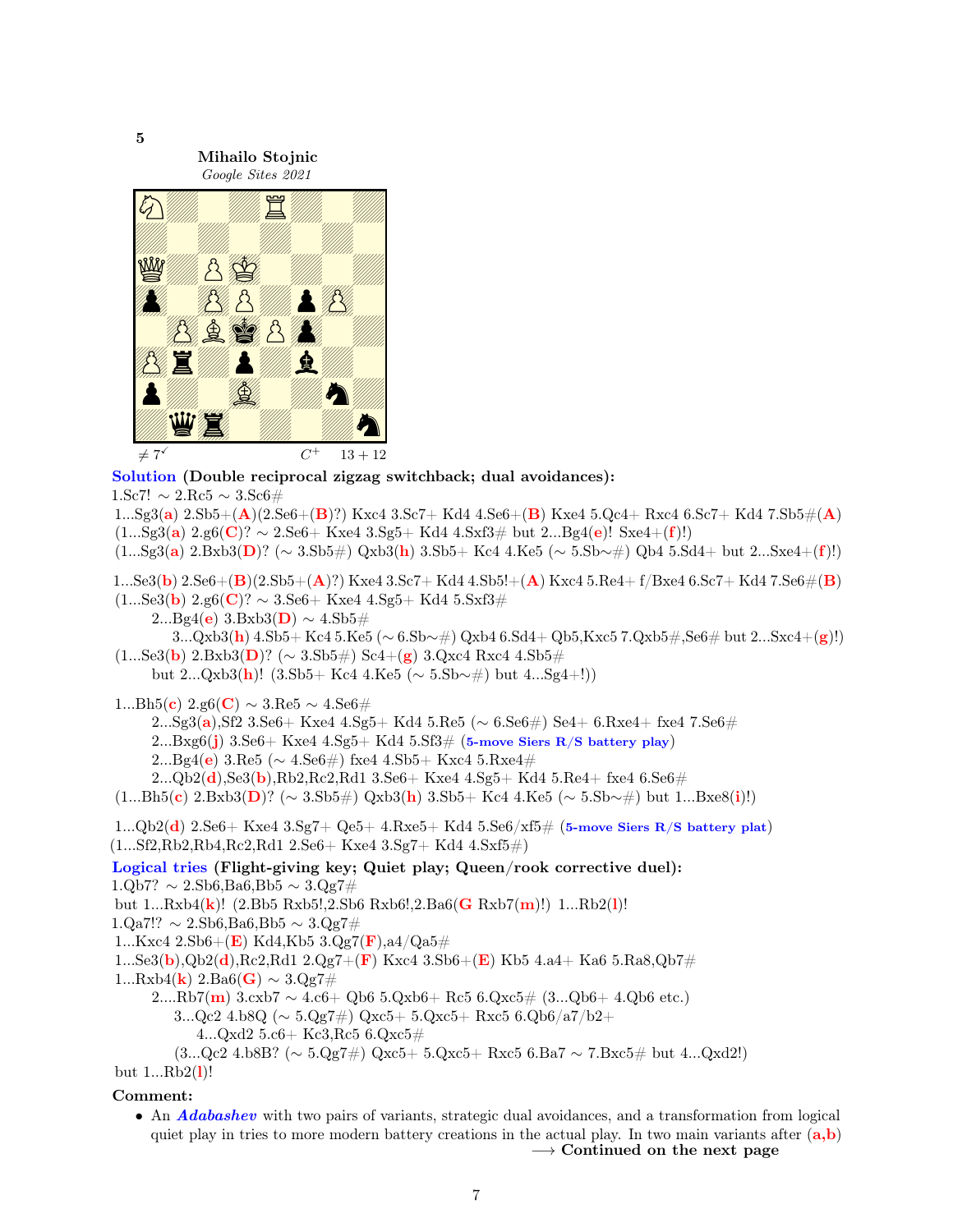wS does *double reciprocal zigzag switchback* maneuver to enable reciprocal sacrificial annihilations of pawns c4 and e4 to ultimately create self-blocks. In addition to these two maneuvers  $(A,B)$  white also has two strong continuations  $(C,D)$  that revolve around battery creations on queen and rook lines a6-c4 and e8-e4 and are the major overall mechanism components after (c) and as dual-avoiding variants after  $(a,b)$ .

- Dual-avoiding play is very rich. In addition to reciprocal dual-avoidances  $(\mathbf{A}/\mathbf{B})$  that are governed by the choice of bS, after  $(a,b)$  (C) is avoided by bS checks whereas  $(D)$  is reciprocally avoided either by a bS check or by  $2...Qxb3(h)$ . After  $(c)$ ,  $(C)$  works and  $(D)$  is avoided by (i).
- Logical tries rely on moving the queen across the board along the 7th rank to check from g7 and contain quiet play with corrective wQ/bR duel, a changed continuation after 1...Se3(b),Qb2(d), and a reciprocal change of white 2nd and 3rd moves  $(EF - FE)$  after the king's flight and 1...Se3(b),Qb2(d).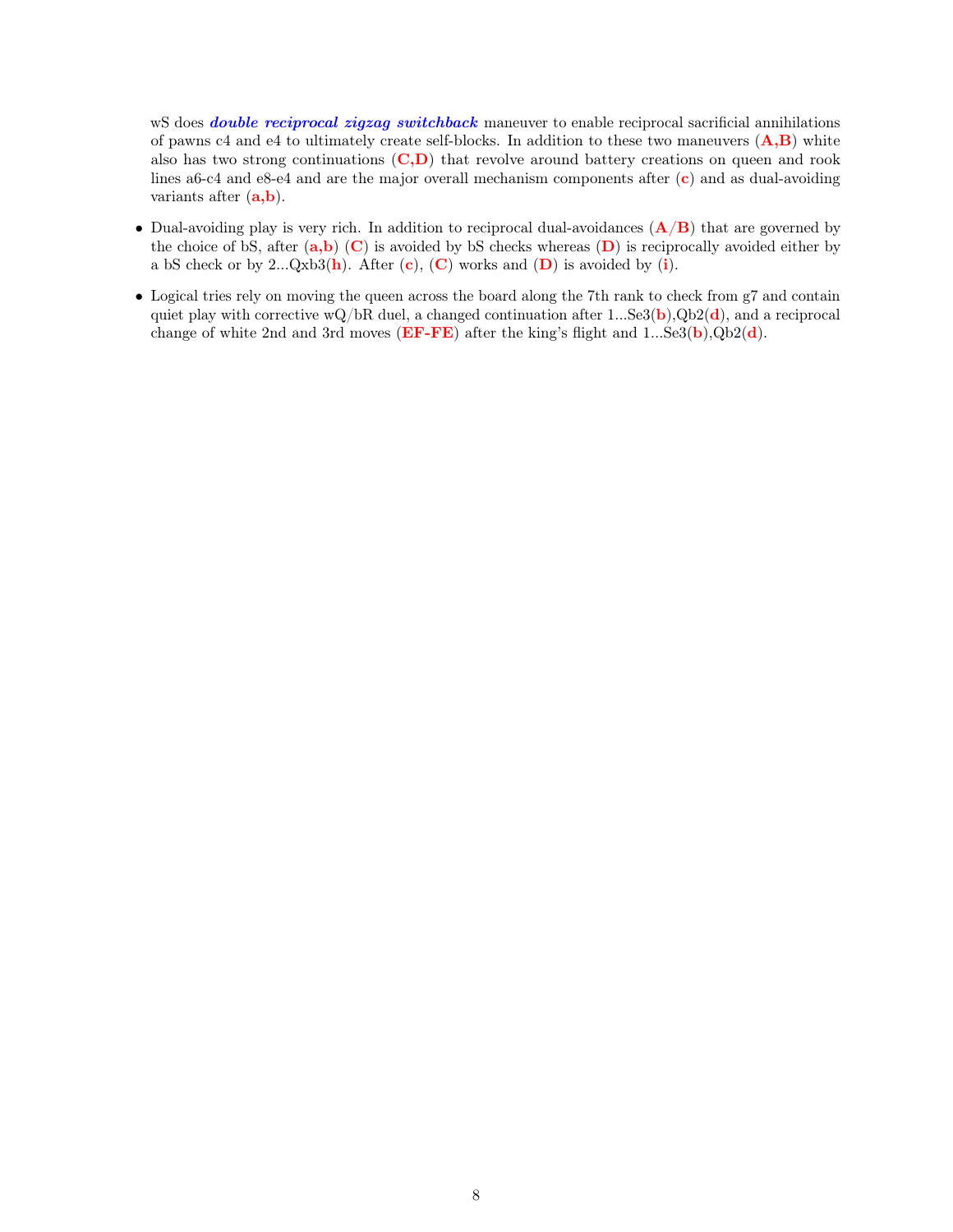

#### Set play:

1... $\mathbf{\Delta}$ e4(a) ( $\mathbf{\Delta} \sim$ ) 2.  $\mathbb{Z}$ xd4(A) (∼ 3.  $\mathbb{Q}$ e8≠(B))  $\mathbf{\Delta}$ c3+ 3.  $\mathbb{Z}$ xc3 (∼ 4.  $\mathbb{Q}$ e8≠/ $\mathbb{Q}$ xc5≠)  $\mathbb{Z}$ a2 4.  $\mathbb{Q}$ e8≠(B) 1... $\Delta c4(b)!$  2. $\Delta e8+(B)$  wid5 3. $\Delta c7$  wid6 (word?) 4. $\Delta x4\neq (A)$  (black correction, distant self-block on c4, and a **delayed white reversal**  $AB/BA$ )  $(1...$ **^c**4(b)! 2. $\mathbb{Z} \times \text{d}4(A)$ ? (∼ 3. $\text{@e8} \neq (B)$ ) **^**xb6 3. $\text{dx}$ b6 (∼ 4. $\text{@e8} \neq (B)$ ) but 2...^bb2+ 3.\s\$b3/ $\text{dx}$ b2  $\mathbb{Z}$  $xe3!/$   $\mathbb{E}c5∼!)$ 1...∧b3(c)! 2. $\mathscr{L}_{\mathbf{X}}[1]$  (∼ 3.  $\mathscr{L}_{\mathbf{e}}[2, \mathscr{L}_{\mathbf{e}}[3, 2.0]$  is another black correction) 2... ▲e4 3.  $x \neq 4$  (∼ 4.  $\text{Qe8}/\text{Wf4}\neq$ ) ▲f6∼ 4.  $\text{Qe8}\neq$ 2...  $\mathbb{Z}$ g2 3. $\mathbb{W}$ xg2 (∼ 4.  $\text{triangle}\neq$ ) **A**e4 4. $\mathbb{W}$ g3/h2≠ 1... Δf3!! (2. $\Xi$ c1 (∼ 3. $\&x$ c5≠)  $\Xi$ c2 3. $\Xi$ xc2 (∼ 4. $\&x$ c5≠) but 2... $\Xi$ a2!) 1...▲xe3 2. @h4 (∼ 3. &xc5+ \$xc5 4. @b4≠/3. @e4 ∼ 4. ©e8≠) 2...  $\Delta$ xb7 3. $\Delta$ xc5  $\Delta$ xc5 4.  $\Delta$ b4 $\neq$ Thematic try 1:  $1.\overline{\mathbb{Z}}$ xe5? ∼ 2. 2e8≠  $1...$ ▲xe5 2. $\mathscr{W}$ xh8 (∼ 3. $\mathscr{W}$ d8≠) ▲e4 3. $\mathscr{W}$ xd4 (∼ 4. $\mathscr{Q}$ e8/ $\mathscr{Q}$ xc5≠) ▲b3 4. $\mathscr{Q}$ e8≠  $1...$  $\mathbf{\Xi}_{\text{xe}}5$  2. $\&\text{xc5}+\mathbf{\Psi}_{\text{xc}}5$  3. $\mathbf{\Psi}_{\text{xd}}2 \sim 4$ . $\mathbf{\Psi}_{\text{b}}4\neq$  $(1...\n\mathbf{\Xi}_{\text{xe5}} 2.\mathbf{\Xi}_{\text{c1}}(J)~(\sim 3.\&\text{xc5}\neq)$ 2... $\blacktriangle$ c4(b) 2. $\mathbb{E}$ xc4(E) (∼ 3. $\mathbb{A}$ xc5≠) 2...^b3(c) 2.\gxb3(F) (∼ 3.\gxc5≠) but 2...^be4(a)!) 1...■xh2 2.罝f5 ~ 3.①e8≠  $1...$  ag3! Thematic try 2: 1.  $\mathcal{W}_h$ 7? ∼ 2. $\mathcal{W}_x$ xe7+(C)/ $\&x c 5+(D)/\mathcal{Z}_c 1(J)$ 1... $\mathbb{Z} \times 3$  2.  $\mathbb{Z} \times 7 + (C)$   $\mathbb{Z} \times 7$  3.  $\mathbb{Z} \times 5 + (D)$   $\mathbb{Z} \times 3$  4.  $\mathbb{A} \in 7 \neq (pure \; mate)$ 1... $\Delta x$ b7 2. $\Delta x$ c5+(D)  $x$ s $x$ 5 3. $\Delta x$ e7+(C)  $x$ c4 4. $\Delta x$ b4/ $\Delta x$ ( $\Delta t$ )  $\Delta t$  (white reversal CD/DC)  $1...$ ▲e4(a) (▲ $\sim$ ) 2. $\mathscr{C}$ xe4(G)  $\sim 3.\text{\textdegree$\triangle$}$ 1... $\Delta$ c4(b)! 2. $\&e8+(B)$   $\&x$ d5 3. $\&x$ d4+(A)  $\Delta$ xd4 4. $\&e4 \neq 0$  (black correction and a non-delayed white reversal AB/BA from the solution) 1...∧b3(c) (∧∼) 2. $\mathscr{C}$ xe4(G) ~ 3. $\mathscr{D}e8\neq$  $1...$   $g$ g7!  $(1...$ ହ $g7$  2. $\Xi$ c $1(J)$  (∼ 3. $\&xc5\neq$ ) 2... **▲**e4 2. *S*ff5 **�**ac4 3. 2e8≠) 2... $\triangleq$ e4(a) 3. $\angle$ xe4(G) (∼ 4. $\triangleq$ e8/ $\angle$ xc5≠)  $\angle$ a2 4. $\triangleq$ e8≠ 2...∧b3(c) 3. $\mathscr{L}_2$ xe4(G) ∼ 4.  $\mathscr{L}_2$ e8≠ but 2...∧c4(b)!) (this try shows a *complete Fleck* in a try form)  $\rightarrow$  Continued on the next page